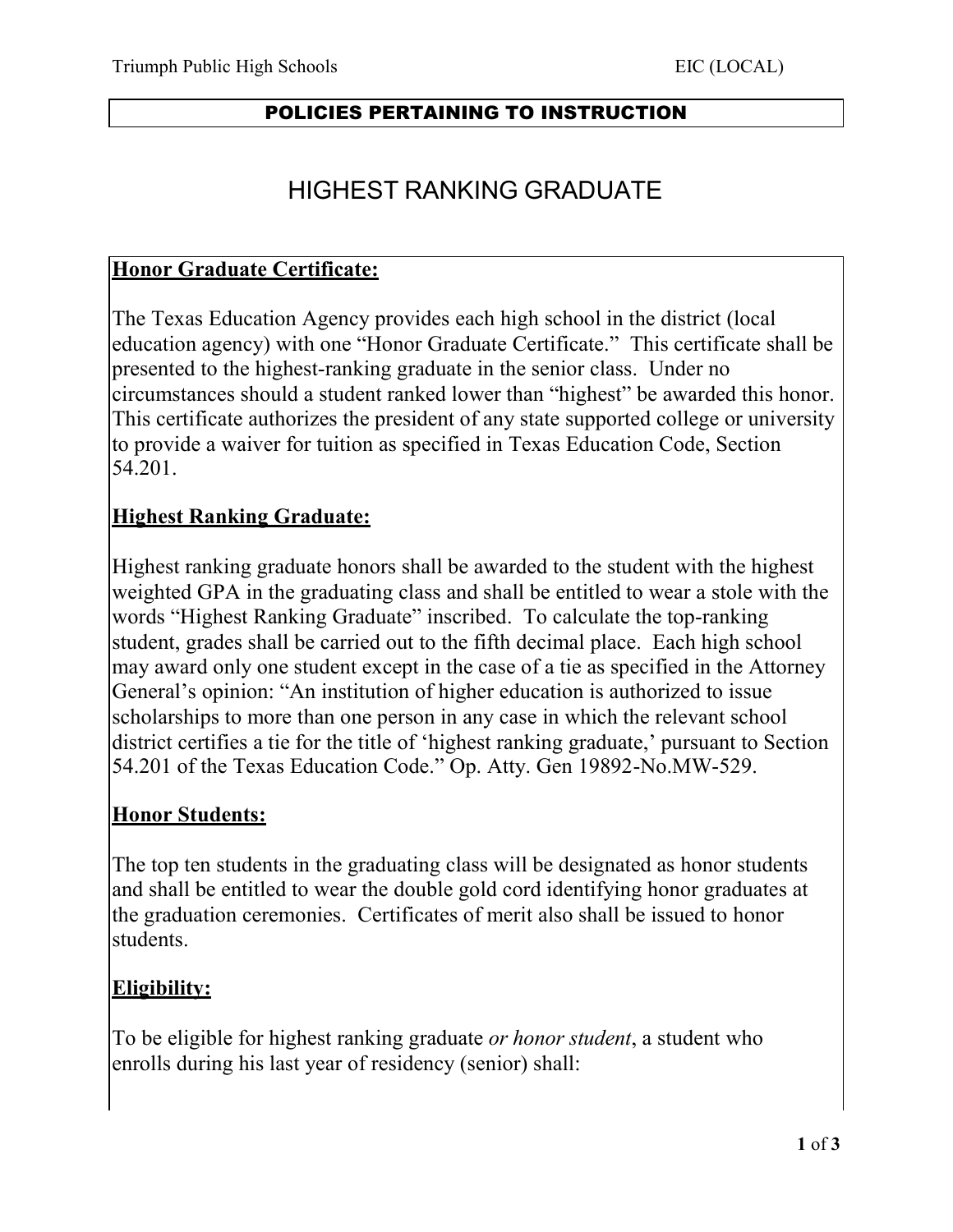1. Have been enrolled as a full-time student in the charter school no later than the end of the first nine-week grading period of the fall semester.

2. Have been enrolled as a full-time student and received grades in at least two full nine-week grading periods in his last year of residency.

*EXCEPTION TO RESIDENCY RULE 1 AND 2 ABOVE: For charter campuses in their first year of operation only, in the event that the highest-ranking graduate (HRG) and/or top ten do not meet Residency Rules 1 and 2 above, Residency Rule 1 and 2 above will not apply. All other ranking rules are applicable.*

*However, if the HRG does meet Residency Rules 1 and 2 above this exception will not apply to the HRG nor the top ten.*

3. Must have completed all credit and state assessment requirements for graduation by the day designated for submission of senior final grades.

## **Class Ranking:**

Computation of grades for class ranking shall be done at the end of the third nineweek grading period. Following this date, there shall be no alteration of grades for any reason.

Grades for graduating seniors shall be considered as final averages for the purpose of this computation as of this date.

Computation of averages shall be carried out to the fourth decimal place; exception being only in the case of the highest-ranking senior. To calculate the highestranking senior, grades shall be carried out to the fifth decimal place.

Grades used for computation of all honors shall be from grades  $9 - 12$ , including summer school grades from a TEA accredited summer school. This will include work done during the summer between completion of the eighth grade and formal entry into the ninth grade. Grades earned for high school credit at the eighth grade, dual credit courses, correspondence courses, distance learning courses, courses for which a pass/fail grade is assigned, credit by exam with or without prior instruction, duplicate courses and local credit courses shall not be counted in the computation of final averages for ranking.